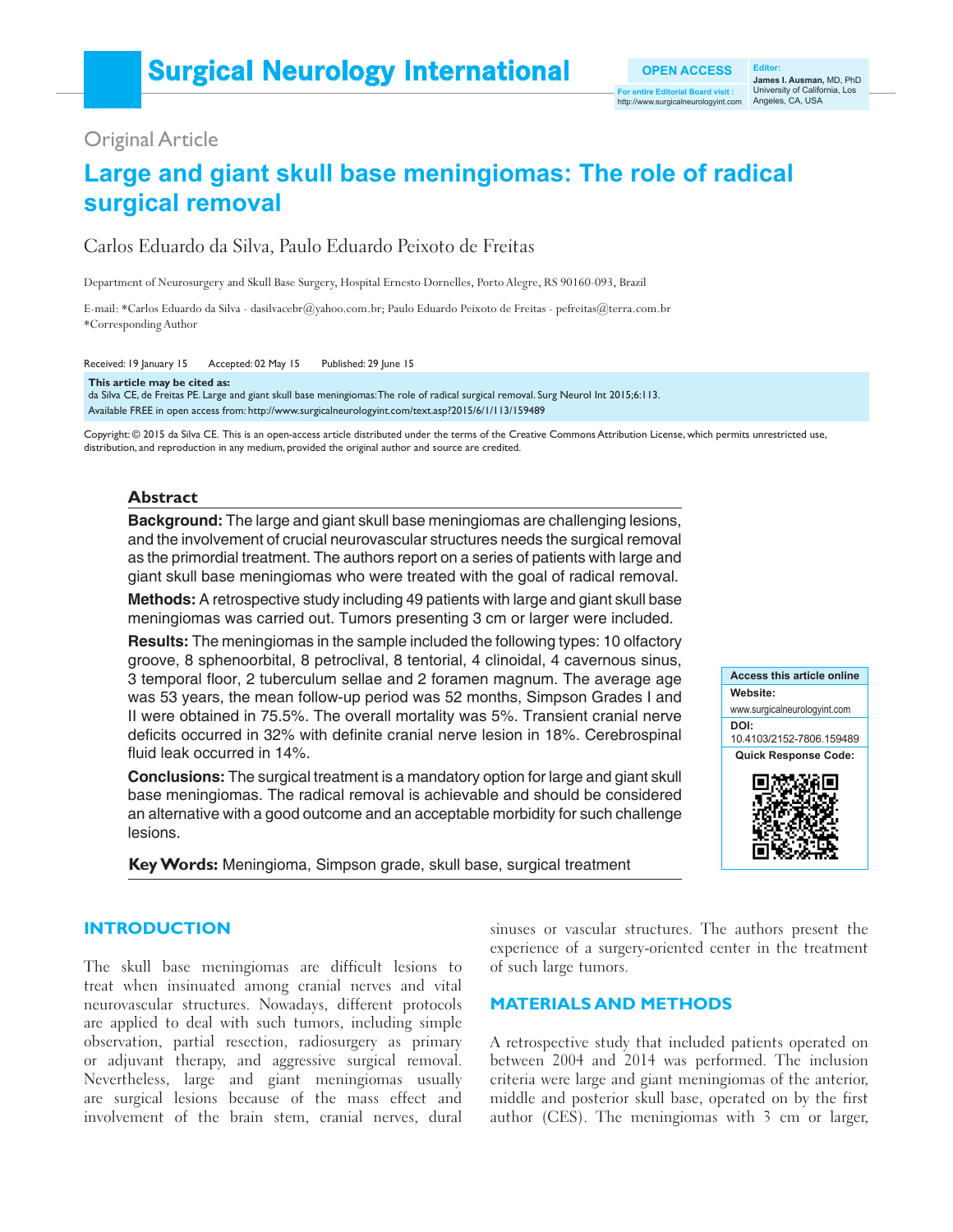measured in one of the three axis, were included. The data related to the surgical interventions were reviewed, and special attention was given to the Simpson grade, previous radiation treatment, and the site of the meningioma. We reviewed the medical records, operative reports, radiological exams and follow‑up information of the cases. All patients underwent surgery with the intent of the most extensive radical removal possible including dura and bone invasions.

The patients underwent several skull base approaches according to the site of the meningioma. Olfactory groove (OG) lesions were removed through supraorbital, cranioorbital and supraorbital bifrontal approaches; sphenoorbital meningiomas (SOM) were removed via the cranioorbital zygomatic (COZ) approach; temporal floor (TF) meningiomas were operated on through the zygomatic and COZ approaches; cavernous sinus (CS) lesions were treated via the COZ approach; petroclival (PC) meningiomas were removed through the posterior petrosal approach; and torcular and tentorial (TEN) meningiomas were removed through the suboccipital and transmastoid retrosigmoid approaches.

### **RESULTS**

Between 2004 and 2014, 49 large and giant meningiomas were operated on. The group was composed of the following lesions: 10 OG, 8 SO, 8 PC, 8 TEN, 4 clinoidal, 4 CS, 3 TF, 2 tuberculum sellae and 2 foramen magnum. The group was composed of 38 females and 11 males with an average age of 53 years (range: 31–83). The mean follow‑up period was 52 months (range: 06–120 months). Simpson Grades I and II were obtained following 75.5% of the surgeries; 45% Simpson Grade I and 30.5% Simpson Grade II. The meningiomas that had previously been irradiated composed 16% of the cases. The meningiomas were larger than 4 cm in 45%. Subsequent recurrence after aggressive removal (Simpson Grade I) occurred in 4% of the cases within the evaluated period.

The overall mortality was 5%, and such patients presented giant meningiomas (larger than 4 cm). Transient cranial nerve deficits occurred in 32% of the cases, and complete recoveries were observed within 3 months of follow‑up. The definite cranial nerve deficit was 18%. Cerebrospinal fluid (CSF) leak occurred in 14%, hemiparesis was 6% and infection was 2%.

Table 1 presents the findings of the series.

#### **DISCUSSION**

The OG meningiomas were treated through the supraorbital approach, the cranioorbital approach, which is a variation of the COZ approach that includes only the cranioorbital flap, and through the supraorbital bifrontal approach. The approaches were selected according to the extension of the tumors into the surrounding neurovascular structures and lead to a large exposure of the tumors and aggressive removal of the dural and bone involvement. Four cases of the series were recurrent OG meningiomas, with the common feature of bone involvement of the tumors that was not removed during the first surgery in other centers. This feature has also been observed in other series of recurrent OG meningiomas and represents the most relevant finding for the failure of the surgical control of the disease.<sup>[15,21]</sup> In cases which the dura and hyperostotic bone involvement of the anterior fossa were evidenced in preoperative images, aggressive removal of all disease were performed, and the anterior skull base was reconstructed using pericranial flaps and fascia lata, achieving Simpson Grade 1 in all cases, but one<sup>[20]</sup> [Figures 1 and 2]. Such patient was a comatose patient with a giant recurrent tumor, previously operated on in another department, and a Simpson Grade III was done, with long postoperative Intensive Care Unit period. In 1 patient who underwent surgery in our department, a giant meningioma was removed with the dural and bone involvement of the anterior fossa, and a small recurrence occurred 6 years after surgery in the most anterior part of the anterior fossa near the falx. We performed a second radical removal of this small recurrence and only the dura was removed because there was no evidence of bone involvement. This case likely represents a regional multicentricity of the meningioma, since the recurrence occurred more anteriorly, and the follow‑up of this case was altered to shorter intervals in order to observe any other recurrence.

Sphenoorbital meningiomas are challenging lesions in terms of radical removal because orbital and CS structures are involved in many cases. Patients with large and giant SOM usually develop exophthalmos, visual disturbances and eye pain, and magnetic resonance imagings (MRIs) and computed tomography reveal bone invasion of the sphenoid wing and orbit.[23,30] The first surgical approach for SOM should include orbital bone removal even of cases of very minor hyperostotic changes because hyperostosis indicates tumor bone invasion and a higher rate of recurrence<sup>[21,25,28]</sup> [Figures 1 and 2]. In five cases of SOM, Simpson Grade I was achieved, in two cases a Simpson Grade II was possible. Four cases were recurrent tumors, operated on in other departments and three cases received Simpson Grade I resection. In only one case, a giant recurrent SOM operated on 7 times in another centers, a partial decompression was done. Such patient presented CSF leak and infection during the postoperative period. COZ and cranioorbital approaches were utilized in all cases of SOM and included radical resections of the dura and bone involvement. SOM that involve the medial portion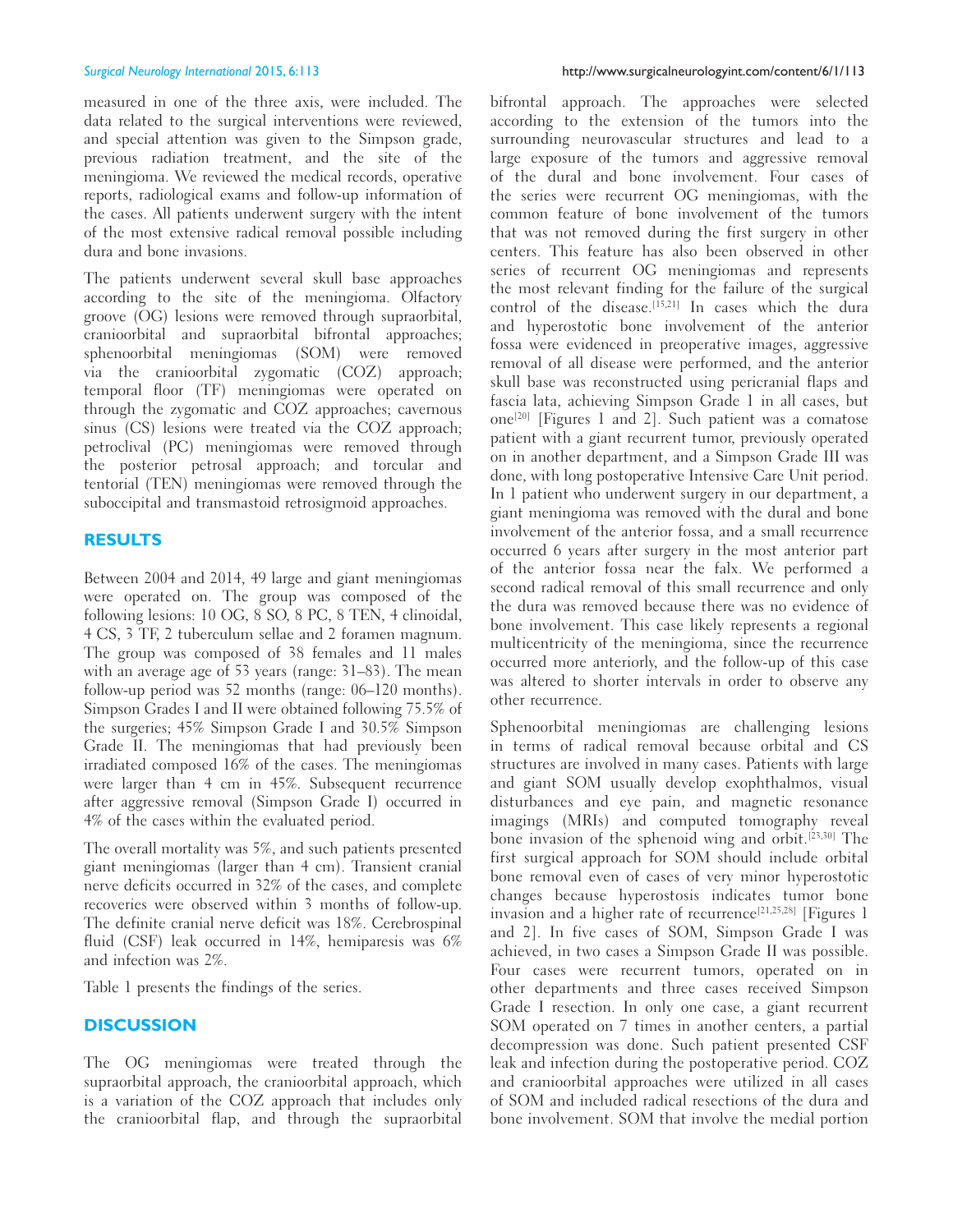#### **Table 1: Characteristics of the patients with large and giant meningiomas**

| $n\frac{9}{6}$ |                               |                                         |                                 |                    |                    |
|----------------|-------------------------------|-----------------------------------------|---------------------------------|--------------------|--------------------|
| <b>Site</b>    | <b>Simpson grade I and II</b> | <b>Transient cranial nerve deficits</b> | Definite cranial nerve deficits | <b>CSF fistula</b> | <b>Hemiparesis</b> |
| OG (10/20)     | 9/90                          | 2/20                                    | 2/20                            | 1/10               | 0                  |
| TS $(2/4)$     | 2/100                         | 2/100                                   | 2/100                           |                    |                    |
| CLIN (4/8)     | 4/100                         |                                         | 0                               |                    |                    |
| SO(8/16)       | 7/87.5                        | 1/12.5                                  | 0                               | 2/25               |                    |
| CS(4/8)        | 1/25                          | 2/50                                    |                                 | 1/25               |                    |
| TF (3/6)       | 2/66                          | 1/33                                    |                                 |                    | 0                  |
| PC(8/16)       | 7/87.5                        | 4/50                                    | 3/37.5                          | 1/12.5             | 3/37.5             |
| TENT (8/16)    | 4/50                          |                                         | 0                               | 1/12.5             | 0                  |
| FM (2/4)       | 1/50                          |                                         | 0                               | 1/50               |                    |
| Total (49/100) | 37/75.5                       | 16/32                                   | 9/18                            | 7/14               | 3/6                |

CLIN: Clinoid, CS: Cavernous sinus, CSF: Cerebrospinal fluid, FM: Foramen magnum, OG: Olfactory groove, PC: Petroclival, SO: Sphenoorbital, TEN: Tentorial, TF: Temporal floor, TOR: Torcula, TS: Tuberculum sellae



**Figure 1: Illustrative case – Left sphenoorbital meningioma. L (left): Preoperative images, R (right): Postoperative images**

of the sphenoid wing represent more challenging lesions due to the involvement of the neurovascular structures, but there is an arachnoidal plane between the neurovascular structures and the medial portion of the sphenoid wing meningioma.[5,30] Using microsurgical techniques via the arachnoidal plane allows for the removal of such meningiomas with low morbidity rates.[5] Two cases presented CSF leak, which required fascia lata reconstruction of the dura mater under the temporal lobe. 1 patient presented transient third nerve palsy with complete recover in 60 days.



**Figure 2: Illustrative cases – Upper: Computed tomography (CT) scan sphenoorbital meningioma, Middle: CT scan petroclival meningioma, Lower: Magnetic resonance imaging olfactory groove meningioma. L (left): Preoperative images, R (right): Postoperative images. Observe the aggressive bone removal in all three cases**

The clinoidal meningiomas included were all Al-Mefty's type II. These meningiomas arise from the superior and/ or lateral portion of the anterior clinoid, with arachnoidal membrane of the carotid artery between the tumor and arterial adventitia.<sup>[5]</sup> All cases received Simpson Grade I resection with no morbidity.

In hard, consistent tumors of the CS, radical resection of the dura and bone is impossible to achieve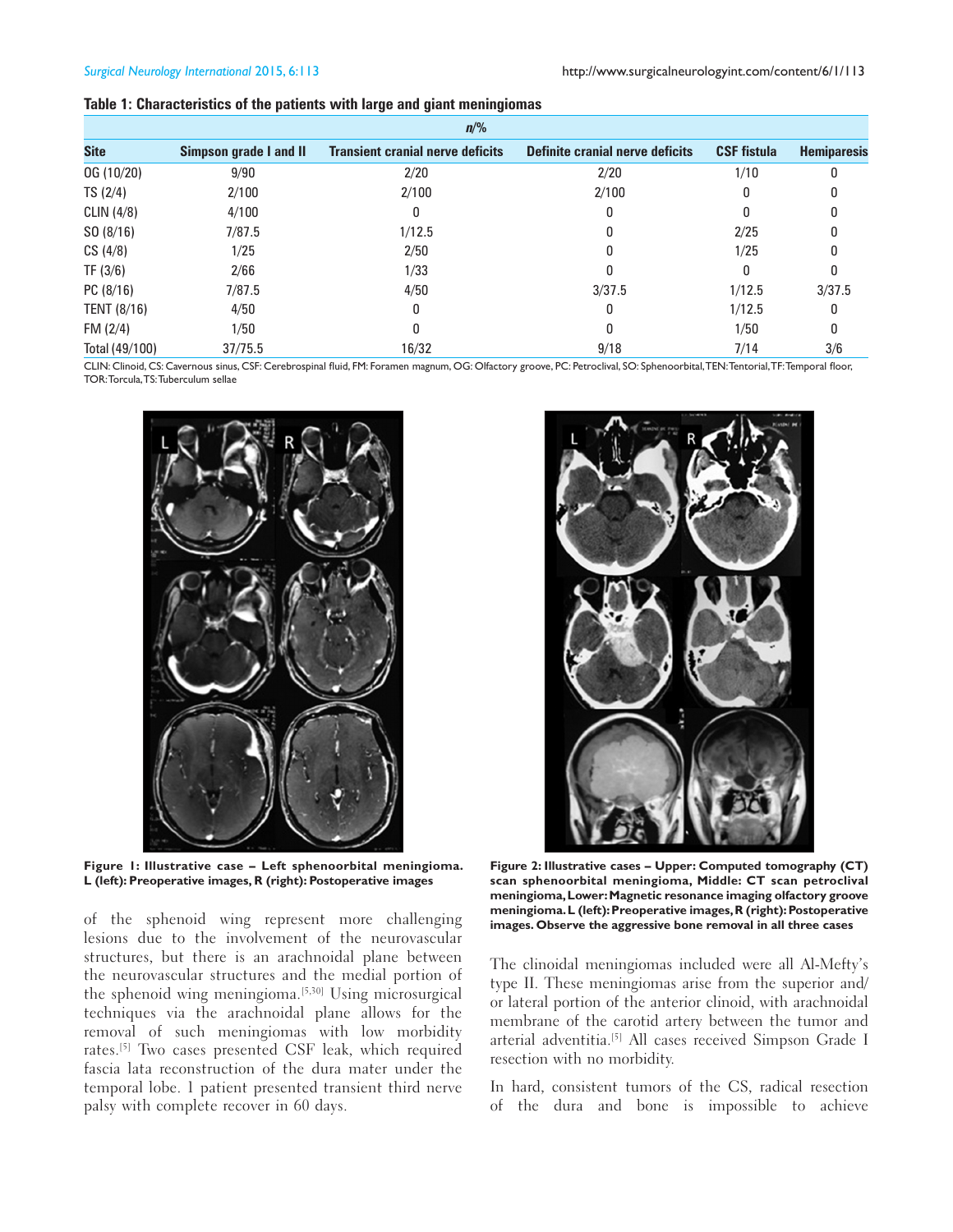in many cases.[13,26,27] In such tumors, gross total removal (GTR) (Simpson Grade III) is reasonable and is a successful surgical treatment. Considering that the mean age of the group was 53 years old, the life expectancy for the majority of the cases was high. In our opinion, the concerns related to reducing the transoperative risks and maintaining quality of life led to incorrect decisions in terms of the best surgical options for these patients. It is important to consider that radically treated meningiomas can result in high recurrence-free rates at 5 and 20 years of follow‑up.[1,17] Despite of CS meningiomas were considered "no man's land" for so many time, during the first surgery they were removed as radically as possible. Two CS meningiomas, with a very hard consistency, underwent GTR (Simpson Grade III). The third CS meningioma was a soft tumor and was removed via peeling of the middle fossa and the lateral wall of the CS, which was considered to be a Simpson Grade II resection. This patient presented with transient cranial nerve III and IV palsies and total recovery in 3 months. A hard tumor, with encasement of the internal carotid artery (ICA), received a debulking and partial removal, in the extracavernous portion (Simpson Grade IV). At our department, ICA preservation is a goal, even if it means leaving a residual tumor adherent to the artery.

Three patients with TF meningiomas were included and two received Simpson Grade I resection. One case was a recurrence of a giant TF tumor with infratemporal fossa invasion that followed a Simpson Grade III removal and conformational radiotherapy in another department. The tumor was totally removed through the zygomatic approach with aggressive bone resection of the TF (Simpson Grade I). Seven years later, the patient presented with a new small recurrence in the lateral wall of the CS and medial portion of the TF, which was removed through the COZ approach and achieved a Simpson Grade III with a transient sixth nerve palsy recovered in 3 months. This case illustrates the importance of the first surgery for the local control of meningiomas. The absence of the arachnoidal plane and associated postirradiation disturbances make radical removal of such meningiomas without definite morbidity impossible. We have closely followed this patient over the last 3 years and are worried about the next recurrence of this irradiated meningioma, which is at risk for malignant progression.<sup>[4,9]</sup> In the second case, the MRI presented necrosis and a cystic portion invading the temporal lobe, and a Simpson Grade I resection was performed. Histological analysis diagnosed a malignant meningioma and conformational radiotherapy was carried out. Close following with MRI each 6 months in the first 2 years have been done without any recurrence. The third case, a 87‑year‑old patient with invasive TF and petrous bone meningioma, receives a Simpson Grade III removal without any postoperative complication.

Petroclival meningiomas are the most challenging tumors because of their neurovascular involvements. In the present series, they were the only topography with major motor impairments. Large and giant meningiomas in the PC region mean brain stem and cranial nerves compression. The same concept of the arterial preservation is applied to the basilar artery and perforators in PC lesions. In 3 patients, with giant PC tumors and one previously irradiated, contralateral hemiparesis were observed in the postoperative follow‑up. Two giant recurrent PC meningiomas have previously been operated on with partial resections. The rescue surgery achieved a Simpson Grade II, but the previously irradiated case, mentioned above, developed a venous infarction of the antero-lateral portion of the pons and presented with definite hemiparesis and VI and VII nerve palsies. In 1 patient, presenting bilateral six nerves palsy, a complete recover of the palsies were obtained after a Simpson Grade II removal of a soft meningioma. Here, as in the CS topography, the consistency of the tumor is crucial for the success of the surgical removal. In the present series, a more aggressive surgery Simpson Grade II, was possible only in soft tumors. The posterior petrosal approach was fundamental for the aggressive removal obtained in seven of the eight cases included in the present series. Such approach allows to control and exposure from the third to 12 cranial nerves, basilar artery and branches, and the brain stem structures.[7,3,14,25] For large and giant PC meningiomas, when the goal is the complete removal, the posterior petrosal approach, preserving the labyrinthine structures, leads to a wide and safe exposure<sup>[7]</sup> [Figure 2].

The giant TEN and torcular meningiomas are difficult lesions because of the venous relations of the tumors. In one giant torcular meningioma that had been partially removed and previously irradiated presented with a total occlusion of the torcula (TOR) on magnetic resonance venography. The radical "en bloc" removal of the TOR and TEN involvements led to a massive posterior fossa venous infarct, and patient died in the postoperative period. The TEN meningiomas related to the lower surface of the temporal lobe need to a complete temporal venous drainage study. The venous configuration and preservation is very important to avoid venous infarction in the postoperative period.<sup>[25]</sup> Simpson Grades I and II were obtained in 50% of the cases.

The Simpson paper highlighted the importance of radical removal during the surgical treatment of meningiomas in the prevention of tumor recurrence and different series observed similar results.[1,16,17,19,29] Nowadays, there is a trend to be less radical during the removal of skull base meningiomas due to concerns related to the quality of life of the patient and the goal of reducing the morbidity of the surgical procedure.<sup>[22,23,30]</sup> Stereotactic radiosurgery has been used as primary or adjuvant therapy in many cases of skull base meningiomas, and the recurrence of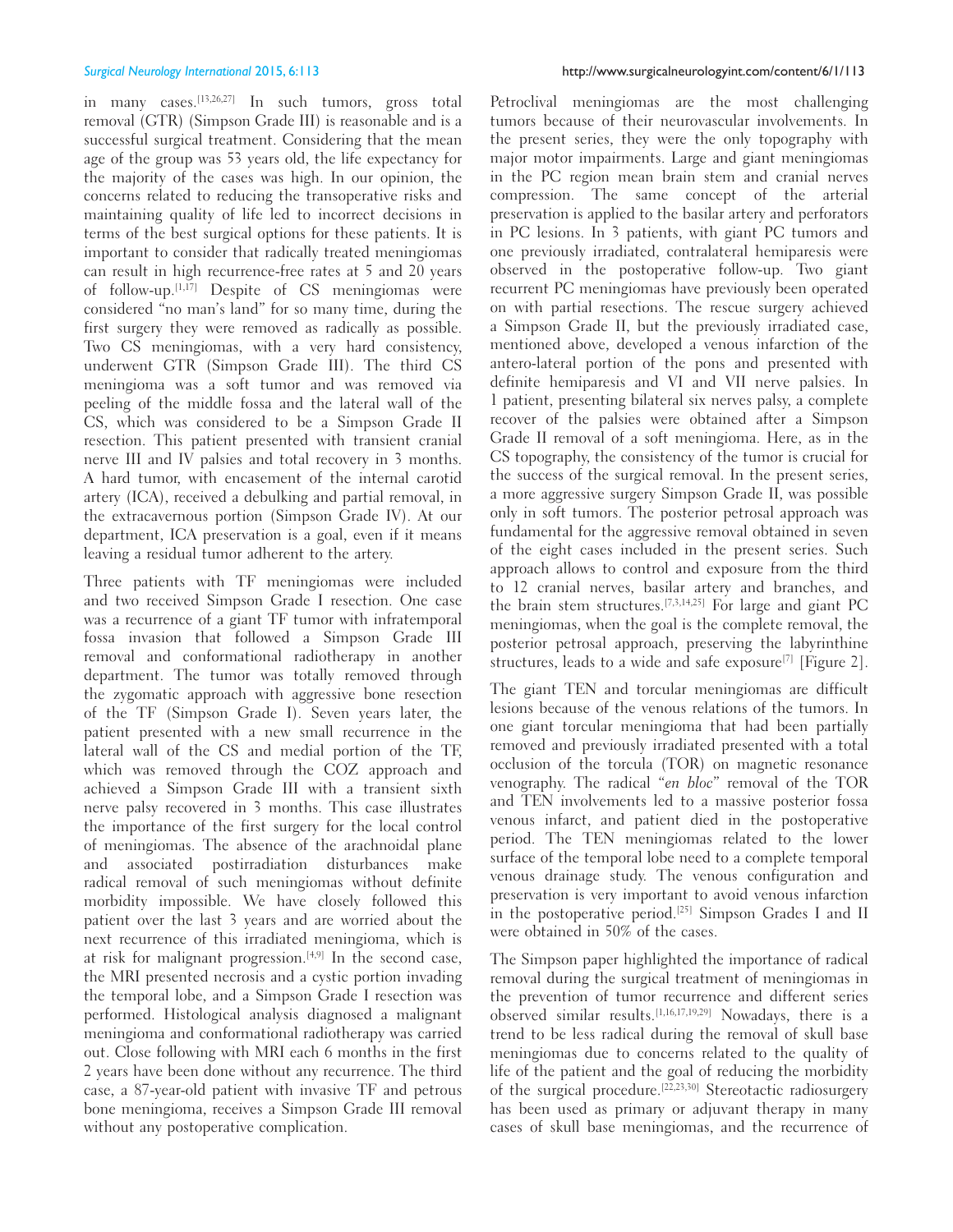such cases result in lesions that are clearly difficult to manage.[4,9] In skull base meningiomas, such aggressive resection is not possible in many cases due to the surrounding vital neurovascular structures. Despite this, there are numerous series that have considered the application of modern skull base techniques, fluorescent markers, transoperative imaging, and neuronavigational systems that have reported high rates of complete removal of skull base meningiomas and low morbidity rates.[2,3,5‑8,10‑12]

The correct application of the Simpson concept to skull base meningiomas is relevant. Some authors have described GTR and suggested that such patients are radically treated in terms of the risk of recurrence. In some series, patients with skull base meningiomas included in GTR groups are Simpson Grade III, and their recurrence rates are obviously higher than those of patients for whom true total removal is achieved. In this study, true total removal includes the resection of all dura and bone involvement, a Simpson Grade I, and it was achieved in 45%.

The efforts to achieve the most radical resections possible in the large and giant meningiomas were reinforced by the ages of the patients. Younger patients should be treated while considering that longer follow‑up periods are favorable for recurrence in any modality of treatment for meningiomas. The surgical modality should offer the best chance for local control and thus should be a radical removal whenever it is possible. The chance of surgical control of the disease in recurrence is lower, but when there is a possibility of achieving extensive resection with lower morbidity, we also believe that this is the best surgical option.<sup>[7,13,14,26,27]</sup>

The mean follow-up period of the patients was 52 months. In one OG meningioma, a small recurrence was diagnosed 6 years after a supposed Simpson Grade I resection, and one TF meningioma recurred for the  $2<sup>nd</sup>$  time 7 years after a radical removal. These findings are consonant with those on the literature, which suggests the importance of long follow‑up periods for benign meningiomas and supports the concept that Simpson Grades I and II are related to long periods of local tumor control.<sup>[1,16,17]</sup> An extended follow-up period is important to evaluate the success rates of all modalities of treatment that are proposed for the management of such tumors. Short follow‑ups periods tend to overestimate the treatment effect in the control of the disease.<sup>[1,16,17,29]</sup>

Currently, we follow patients with benign meningiomas and consider the Ki‑67 index, hormonal receptors and molecular cytogenetics to predict their recurrence.[8,18,22,24] In cases in which recurrences are diagnosed, we consider surgical removal as the first treatment option. When surgical removal is not possible, the cytogenetic profile is unfavorable, and growth of the meningioma

is documented, we consider radiosurgery. In our department, radiosurgery is avoided as the first option for benign meningiomas and as immediate adjuvant therapy even in cases of less radical surgeries. Depending on the molecular findings and the proliferating index, in favorable cases, such tumors remain stable and with no recurrence over long periods.[1,17] In cases that have undergone radical removal, local control is even better, which justifies the avoidance of submitting patients to irradiation and following the cases over years.[1,7,14,21] In atypical meningiomas (WHO II), if resection achieves Simpson Grade I or II, a close follow‑up with MRI each 3 months in the  $1<sup>st</sup>$  year and each 6 months during the 2<sup>nd</sup> year is recommended. If recurrence is evidenced, surgical removal followed by radiosurgery is the choice of the department. In malignant meningiomas, as radical resection as possible is followed by radiosurgery.

#### **CONCLUSIONS**

Radical removal in large and giant skull base meningiomas is achievable and should be considered an option with good outcomes and acceptable morbidity. The authors recommend extensive dura and bone removal in the surgical treatment of such lesions whenever possible to obtain higher rates of local control. An extended follow‑up period, cytogenetic analysis, and proliferating index are crucial to evaluate the local control rates and subsequent therapies.

#### **REFERENCES**

- 1. Adegbite AB, Khan MI, Paine KW, Tan LK. The recurrence of intracranial meningiomas after surgical treatment. J Neurosurg 1983;58:51‑6.
- 2. Al-Mefty O, Anand VK. Zygomatic approach to skull-base lesions. J Neurosurg 1990;73:668‑73.
- 3. Al-Mefty O, Fox JL, Smith RR. Petrosal approach for petroclival meningiomas. Neurosurgery 1988;22:510‑7.
- 4. Al-Mefty O, Topsakal C, Pravdenkova S, Sawyer JR, Harrison MJ. Radiation‑induced meningiomas: Clinical, pathological, cytokinetic, and cytogenetic characteristics. J Neurosurg 2004;100:1002‑13.
- 5. Al-Mefty O. Clinoidal meningiomas. J Neurosurg 1990;73:840-9.
- 6. Al-Mefty O. Supraorbital-pterional approach to skull base lesions. Neurosurgery 1987;21:474‑7.
- 7. Almefty R, Dunn IF, Pravdenkova S, Abolfotoh M, Al-Mefty O. True petroclival meningiomas: Results of surgical management. J Neurosurg 2014;120:40-51.
- 8. Choy W, Kim W, Nagasawa D, Stramotas S, Yew A, Gopen Q, *et al.* The molecular genetics and tumor pathogenesis of meningiomas and the future directions of meningioma treatments. Neurosurg Focus 2011;30:E6.
- 9. Couldwell WT, Cole CD, Al-Mefty O. Patterns of skull base meningioma progression after failed radiosurgery. J Neurosurg 2007;106:30-5.
- 10. da Silva CE, da Silva JL, da SilvaVD. Skull base meningiomas and cranial nerves contrast using sodium fluorescein: A new application of an old tool. J Neurol Surg B 2014;75:255‑60.
- 11. da Silva CE, da Silva JL, da Silva VD. Use of sodium fluorescein in skull base tumors. Surg Neurol Int 2010;1:70.
- 12. da Silva CE, da Silva VD, da Silva JL. Sodium fluorescein in skull base meningiomas: A technical note. Clin Neurol Neurosurg 2014;120:32-5.
- 13. DeMonte F, Smith HK, al-Mefty O. Outcome of aggressive removal of cavernous sinus meningiomas. J Neurosurg 1994;81:245-51.
- 14. Erkmen K, Pravdenkova S, Al-Mefty O. Surgical management of petroclival